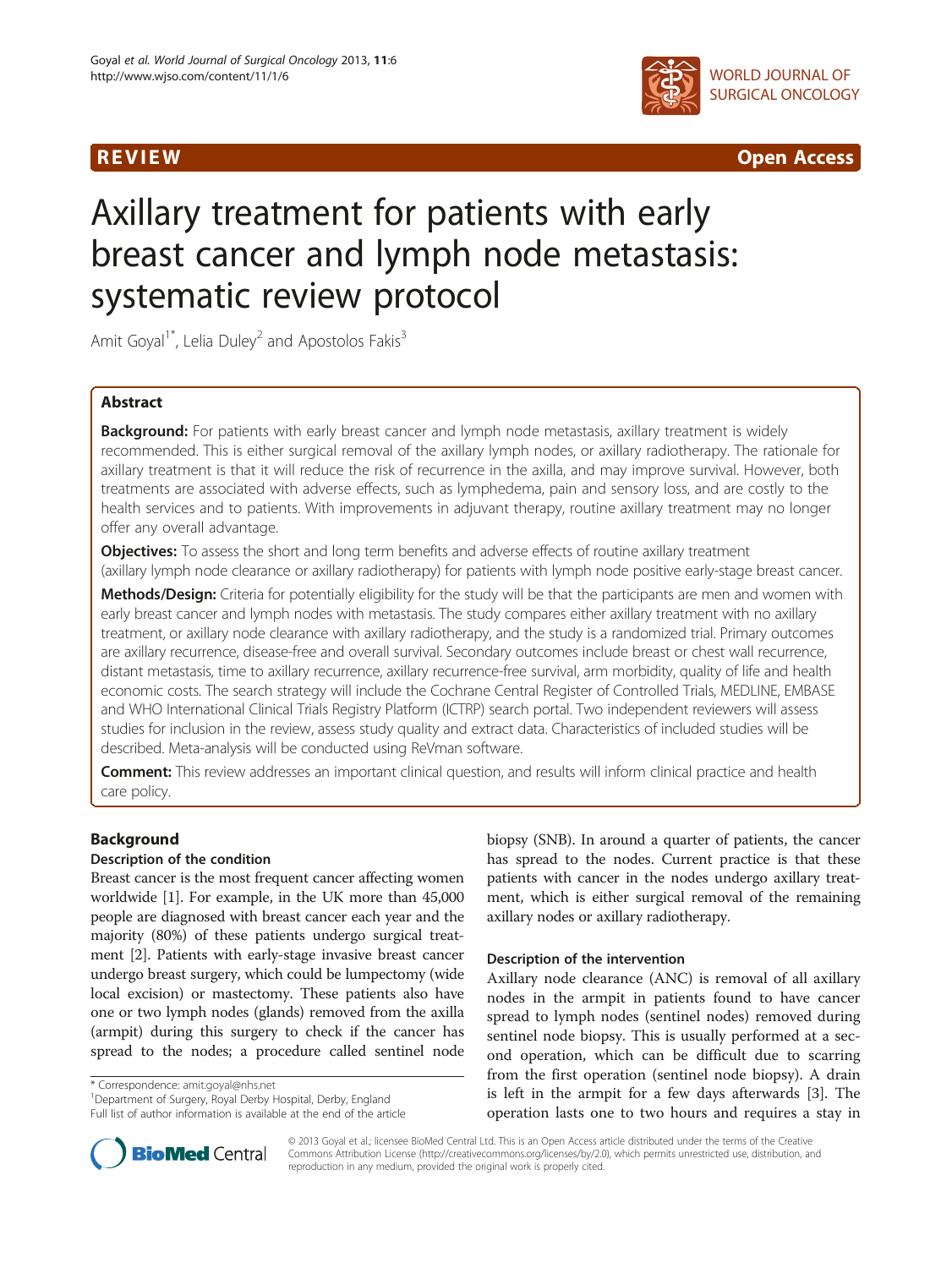hospital of up to five days. It delays the patient's return to day-to-day activities and paid work [[4\]](#page-5-0).

Axillary radiotherapy (ART) is radiation treatment of the remaining axillary nodes. It is used instead of axillary node clearance for some patients. The prescribed radiation dose is given on a daily basis, five days a week for three to five weeks. Axillary radiotherapy is offered in some specialist centres, and patients may need to travel a considerable distance for treatment.

# How the intervention might work

Axillary treatment can eliminate residual disease in the axilla, decrease axillary recurrence and, perhaps, improve overall survival by improving local control. One breast cancer death out of four local recurrences can be prevented over the 15 year period [[5](#page-5-0)]. ANC provides information on the number of positive nodes (extent of nodal involvement) and this may influence adjuvant systemic therapy and radiotherapy decisions.

Axillary recurrence rates following ANC or ART have been reported to be as low as 1 or 2%, however, both are associated with significant long term problems such as pain, arm swelling (lymphedema), restricted shoulder movement, and sensory changes in the arm and hand (for example, numbness) [\[4,6-8\]](#page-5-0).

# Why it is important to perform this review

The value of axillary treatment in the era of early detection, small tumors and adjuvant systemic therapy may be more limited than in the past. Less than 50% of patients with sentinel node metastases are found to have additional nodal disease at the second operation, ANC [\[9\]](#page-5-0). Once axillary node metastases are defined by information for systemic adjuvant therapy is adequate without the need for harvesting more nodes, since systemic therapies are not usually governed by the number of node metastases [\[10\]](#page-5-0). Most patients receive adjuvant systemic therapy and we now have molecular determinants of prognosis and predictors of treatment benefit. Moreover, the lower axilla is treated inadvertently in all patients as it is included in the irradiation field during whole breast radiotherapy, or some lower level axillary nodes are included in the mastectomy specimen [\[11\]](#page-5-0).

Physicians are at a crossroad in terms of effective axillary treatment with the Z0011 trial [\[12](#page-5-0)] suggesting a 'deescalation' of nodal therapy, but there are some concerns about this approach as suggested by the MA20 trial [\[13](#page-5-0)]. This has led us to review existing evidence to address the prevailing uncertainty, as the harms of axillary treatment may outweigh the benefits if the risk of axillary recurrence is low.

# **Objectives**

To assess the short and long term benefits and adverse effects of axillary treatment (axillary lymph node clearance

# **Methods**

# Criteria for considering studies for this review Types of studies

positive early-stage breast cancer.

Randomized and quasi-randomized clinical trials evaluating: 1) Axillary treatment (axillary lymph node clearance or axillary radiotherapy) versus no axillary treatment; 2) Axillary lymph node clearance versus axillary radiotherapy.

# Types of participants

Patients with clinically node negative early-stage invasive breast cancer and positive axillary lymph nodes on axillary dissection, axillary sampling or sentinel node biopsy, regardless of primary treatment for breast cancer. Both mastectomy and breast conservation patients will be included. Early breast cancer includes tumors classified as AJCC stage I to IIIA. We will exclude women who have had previous surgical treatment for the current tumor and those with a history of breast cancer. We will not exclude patients based on age, race or histological type.

# Types of intervention

Axillary treatment (axillary lymph node clearance or axillary radiotherapy).

#### Types of outcome measures

In this review, where possible, we will extract data at 5, 10, 15, 20 and 25 years.

#### Primary outcomes

- 1. Axillary (Regional) recurrence: defined as tumor recurrence in lymph nodes draining the primary tumor site, namely, nodes in the ipsilateral axilla, infraclavicular fossa, supraclavicular fossa and interpectoral area.
- 2. Disease-free survival: defined as the interval between the date of breast cancer diagnosis and the date of the first loco-regional or systemic recurrence, or date of death, whichever comes first.
- 3. Overall survival: defined as the interval from the date of breast cancer diagnosis until the date of death from any cause.

#### Secondary outcomes

- 1. Breast/chest wall (Local) recurrence: this includes recurrence after mastectomy in the skin or soft tissue of the chest wall, or within the treated breast following breast conservation.
- 2. Distant metastasis: all other sites of recurrence are included under this heading and are classified as: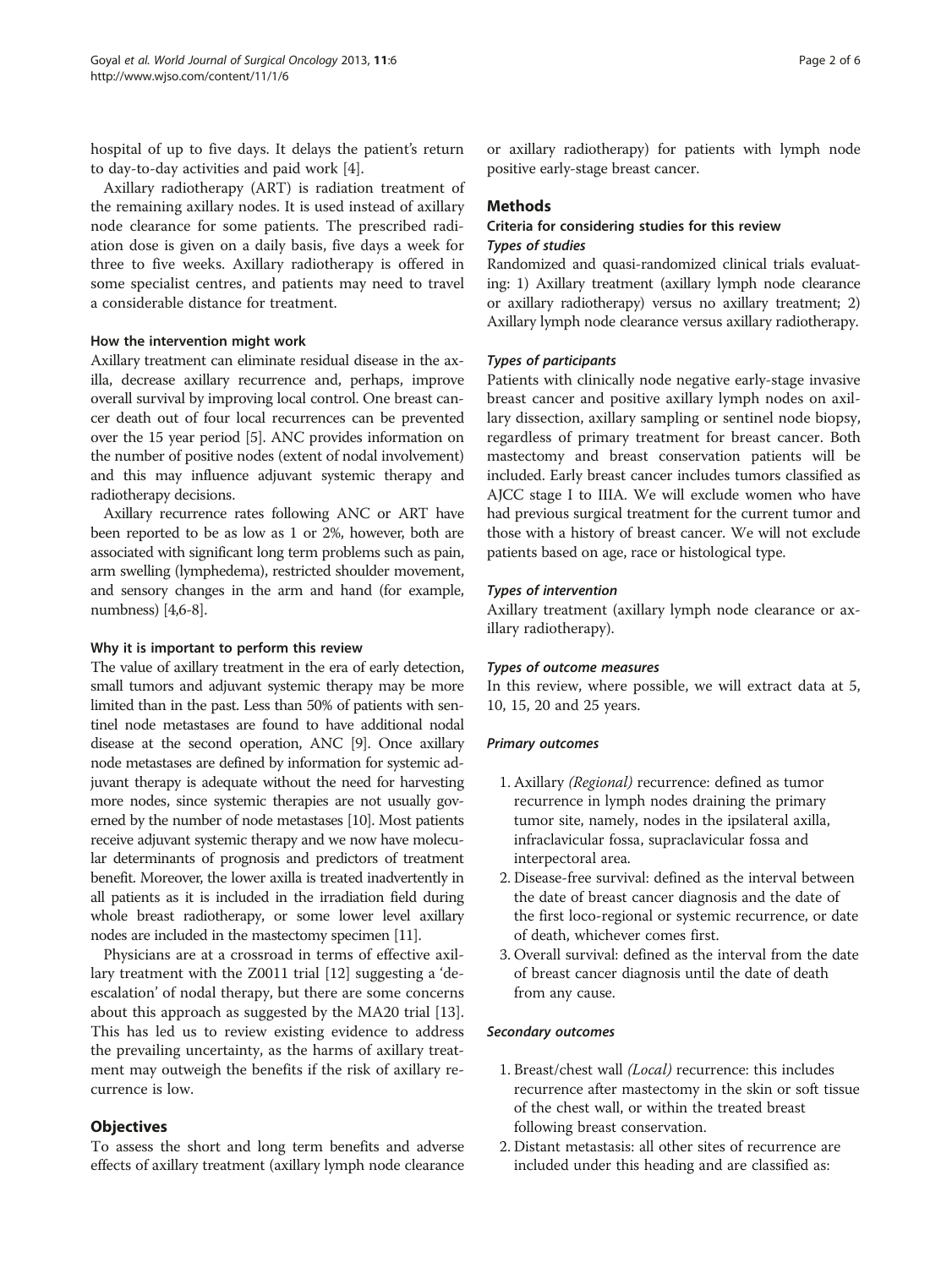soft-tissue category, visceral category, central nervous system and skeletal spread.

- 3. Time to axillary recurrence: the time between the date of breast cancer diagnosis and the date of first sign of axillary recurrence.
- 4. Axillary recurrence-free survival: the time interval between the date of diagnosis and the date of first sign of axillary recurrence without evidence of distant disease, or date of death, whichever comes first.
- 5. Arm morbidity: which includes lymphedema, shoulder stiffness, paresthesia, pain, loss of functional capacity, winging of scapula and wound contracture or scarring problems. Where any grading systems are used for the severity of these complications, scores will be recorded.
- 6. Quality of life (using trial-specific instruments).
- 7. Health economic costs.

# Search methods for identification of studies Electronic searches

We will search the following databases.

- (a) The Cochrane Central Register of Controlled Trials (CENTRAL) (The Cochrane Library, current issue). See [Appendix 1](#page-4-0).
- (b) MEDLINE (via OVID) (from January 1980 until the search date). See [Appendix 2](#page-4-0).
- (c) EMBASE (via OVID) (from January 1980 until the search date). See [Appendix 3](#page-4-0).
- (d) The WHO International Clinical Trials Registry Platform (ICTRP) search portal [\(http://apps.who.](http://apps.who.int/trialsearch/) [int/trialsearch/\)](http://apps.who.int/trialsearch/) for all prospectively registered and ongoing trials. See [Appendix 4](#page-5-0).

We will not apply search restrictions to age, race, tumor size or histological type. We will not impose any language restrictions.

# Searching other resources

# References from published studies

We will check reference lists from eligible trials selected by electronic searching to identify further relevant trials.

# Conference proceedings

We will search the American Society of Clinical Oncology and San Antonio Breast Cancer Symposium conference proceedings.

# Unpublished literature (electronic)

We will search the UK Clinical Trials Gateway (UKCTG) and the National Institute for Health Research Clinical Research Network (NIHR CRN) Portfolio database for details of ongoing trials in the UK.

#### Personal communication

We will contact, by e-mail, the corresponding authors for missing data that are needed for the systematic review.

#### Data collection and analysis Selection of studies

Two authors will independently scan the title, abstract and keywords of every record identified by the search. We will assess the full articles if the information given suggests that the study may conform to our criteria. We will resolve differences in assessment by discussion and, in cases of disagreement, we will consult another review author.

# Data extraction and management

Two authors will perform data extraction independently using a standard form, and we will resolve disagreements by discussion. We will enter data on outcome measures into Review Manager 5.1 (RevMan 2011) software for analysis. Where possible, we will extract data on tumor and patient characteristics, size of nodal metastasis, surgery performed and adjuvant treatments.

# Assessment of risk of bias in included studies

Two review authors will independently assess the quality and risk of bias of the eligible studies using the Cochrane Collaboration's risk of bias tool [\[14](#page-5-0)]. Any disagreements will be resolved by discussion or by involving a third assessor.

Sequence generation (checking for possible selection bias) We will describe for each included study, the methods used to generate the allocation sequence. The methods will be assessed as:

- low risk of bias (any truly random process, for example, random number table; computer random number generator),
- high risk of bias (any non-random process, for example, odd or even date of birth; hospital or clinic record number) or,
- unclear risk of bias.

Allocation concealment (checking for possible selection bias) We will assess whether intervention allocation could have been foreseen in advance of, or during recruitment, or changed after recruitment:

- low risk of bias (for example, telephone or central randomization; consecutively numbered, sealed opaque envelopes);
- high risk of bias (open random allocation; unsealed or non-opaque envelopes, alternation; date of birth) or,
- unclear risk of bias.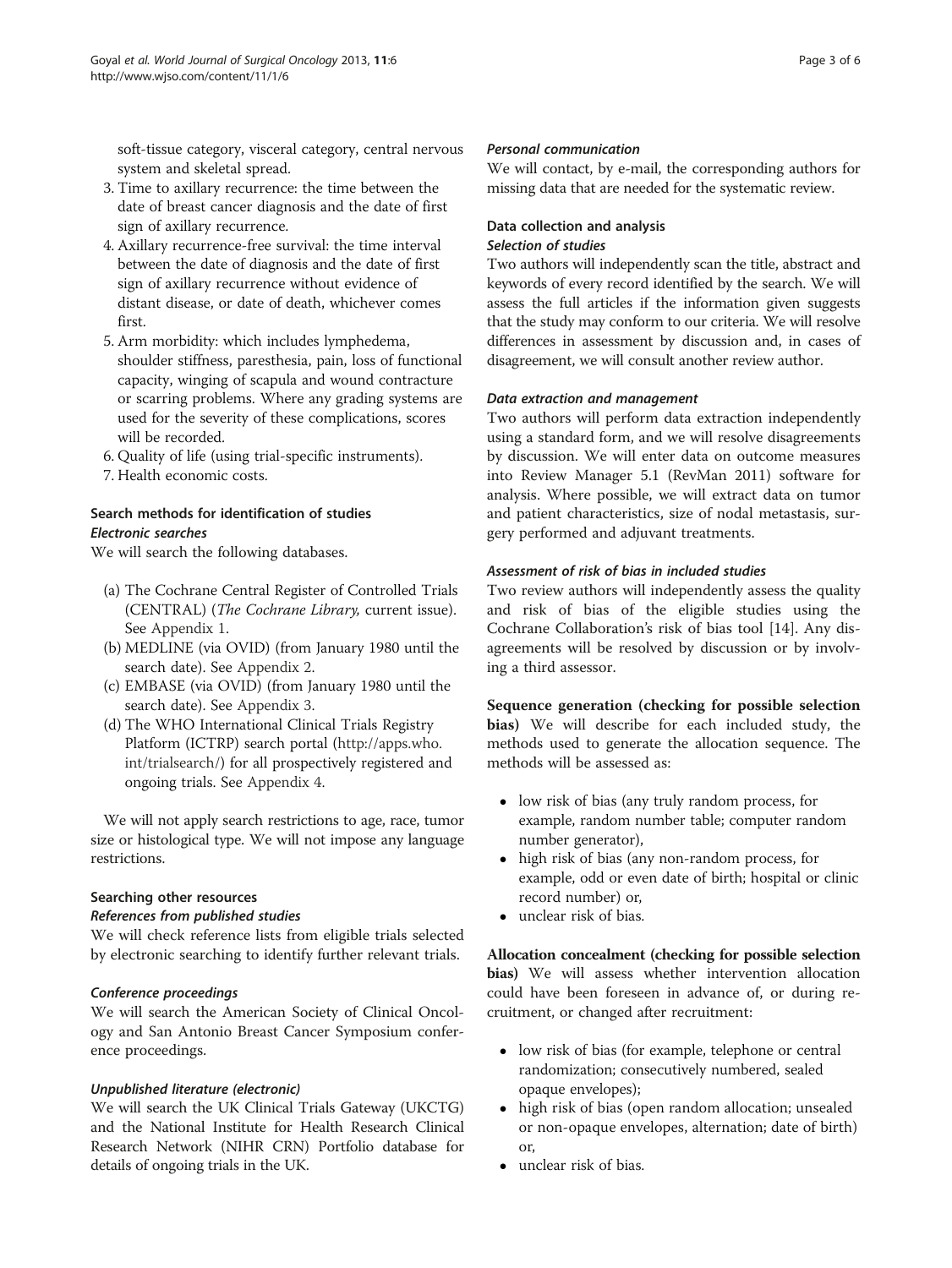Blinding (checking for possible performance bias) Given the nature of the interventions being evaluated, blinding of either the care providers or the patients receiving care was not feasible. We will assess methods used to blind outcome assessment as:

- low, high or unclear risk of bias for participants;
- low, high or unclear risk of bias for personnel.

Incomplete outcome data (checking for possible attrition bias through withdrawals, dropouts, protocol deviations) We will indicate for each included study, the completeness of outcome data for each main outcome, including attrition and exclusions from the analysis. We will state the number lost to follow-up (compared with the total randomized participants), reasons for attrition/exclusion where reported, and any re-inclusions in analyses which we undertake.

We will assess methods as:

- low risk of bias (for example, no missing outcome data; missing outcome data balanced across groups);
- high risk of bias (for example, numbers or reasons for missing data imbalanced across groups; 'as treated' analysis done with substantial departure of intervention received from that assigned at randomization) or,
- unclear risk of bias.

Selective reporting bias and other sources of bias We will describe for each included study how we investigated the possibility of selective outcome reporting bias and what we found. We will assess the methods as:

- low risk of bias (where it is clear that all of the study's pre-specified outcomes and all expected outcomes of interest to the review have been reported);
- high risk of bias (where not all the study's prespecified outcomes have been reported; one or more reported primary outcomes were not pre-specified; outcomes of interest are reported incompletely and so cannot be used; study fails to include results of a key outcome that would have been expected to have been reported) or,
- unclear risk of bias.

Other bias We will describe for each included study, any important concerns we have about other possible sources of bias. We will assess whether each study is free of other problems that could put it at risk of bias:

- low risk of other bias;
- high risk of other bias or,
- unclear whether there is risk of other bias.

Overall risk of bias We will make explicit judgements about risk of bias for important outcomes both within and across studies. With reference to (1) to (6) above, we will assess the likely magnitude and direction of the bias and whether we consider it likely to impact on the findings. We plan to explore the impact of the level of bias through undertaking sensitivity analyses; temporar-

meta-analysis to see what impact this will have on the treatment effect.

# Measures of treatment effect

We will carry out statistical analysis using Review Manager 5.1 (RevMan 2011). We will use fixed-effect meta-analysis for combining data in the absence of heterogeneity. For those outcomes where there are moderate or high levels of heterogeneity, where clinically meaningful, we will use random-effects analysis and these results will be presented as average treatment effects.

ily removing those studies at high risk of bias from the

For dichotomous data, we will present results as summary risk ratio (RR) with 95% confidence intervals. For continuous data, we will use the mean difference if outcomes were measured in the same way between trials. We will use the standardized mean difference to combine trials that measured the same outcome, but using different methods. If there is evidence in the trials of abnormally distributed data, we will report this.

# Unit of analysis issues

We anticipate that we will only find trials in which the unit of randomization was the individual patient. However, if we find cluster randomization trials they will be included.

# Dealing with missing data

For included studies, we will note levels of attrition in the risk of bias tables. We plan to explore the impact of including studies with high levels of missing data in the overall assessment of treatment effect by using sensitivity analysis. Where possible we will analyse all cases according to randomization group, irrespective of whether or not study participants received the intended intervention.

# Assessment of heterogeneity

We will examine heterogeneity between the trials by visually examining the forest plots to judge whether there are any apparent differences in the direction or size of the treatment effect between studies. We will also consider the I-squared and T-squared statistics and the P-value of the Chi-squared test for heterogeneity. If we identify heterogeneity among the trials (if the value of I-squared is greater than 30%, and the value of T-squared is greater than zero or the P-value of the Chi-squared test for heterogeneity is greater than 0.1), we will explore it by pre-specified subgroup analysis and by performing sensitivity analysis.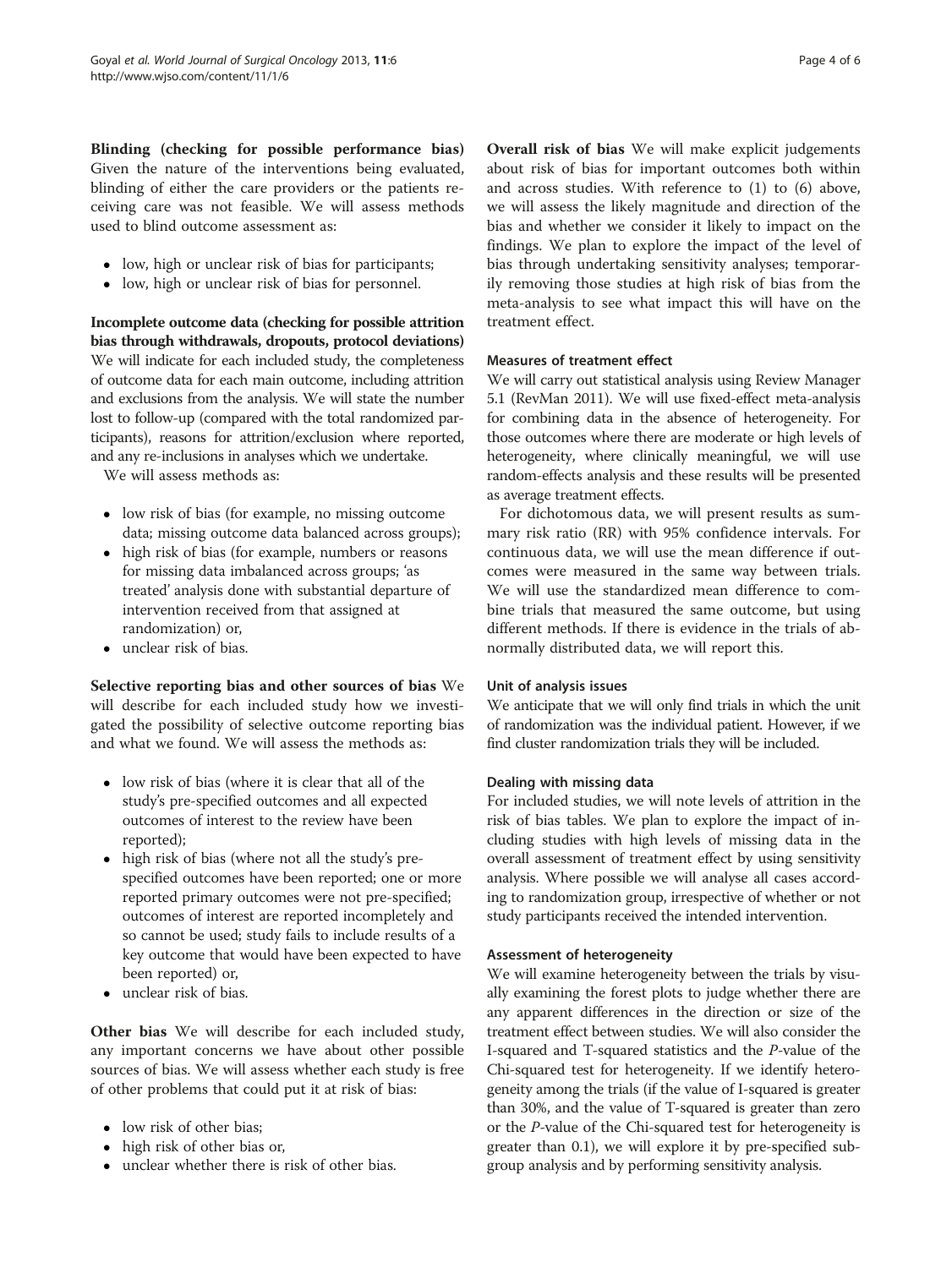# <span id="page-4-0"></span>Assessment of reporting biases

We will not formally assess reporting bias; without access to study protocols it is difficult to know whether or not there has been outcome-reporting bias. However, we will note where we have any concerns about reporting bias (for example, where key outcomes do not seem to be reported).

# Subgroup analysis and investigation of heterogeneity

If we identify substantial heterogeneity, we will investigate it using subgroup analyses and sensitivity analyses. We will consider whether an overall summary is meaningful, and if it is, we will use random-effects analysis to produce it. We plan to carry out the following subgroup analyses:

- 1. Type of axillary treatment allocated at trial entry: axillary lymph node clearance, axillary radiotherapy; unknown or mixed.
- 2. Size of nodal metastasis in the sentinel node biopsy: macrometastases (tumor deposit greater than 2.0 mm in the largest dimension), micrometastases (greater than 0.2 mm and/or more than 200 cells in a single histological cross-section, but none greater than 2 mm), isolated tumor cells (small cluster of cells not greater than 0.2 mm, or single tumor cells, or a cluster of fewer than 200 cells in a single histological cross-section), unknown or mixed.
- 3. Type of primary breast surgery: mastectomy, lumpectomy, mixed or unknown.
- 4. Subgroup analyses will be restricted to the primary outcomes.

For fixed-effect meta-analysis, we will carry out an interaction test to examine subgroup differences. For both fixed- and random-effects meta-analysis, we will examine the confidence intervals for subgroups; with overlapping confidence intervals potentially suggesting no important differences between subgroups.

# Sensitivity analysis

We plan to include a sensitivity analysis based on temporarily excluding trials that were not of high quality. If this exclusion leads to a substantive difference in the overall results, we will exclude quasi-random studies or those with serious attrition. Only the primary outcomes will be included in the sensitivity analysis.

# Appendix 1

# Search strategy: CENTRAL

- #1. (breast cancer): ti,ab,kw in Trials
- #2. MeSH descriptor Breast Neoplasms explode all trees
- #3. (#1 or #2)
- #4. (four node sampling): ti,ab,kw or (4 node sampling): ti,ab,kw in Trials
- #5. (axillary node dissection): ti,ab,kw or (axillary node clearance): ti,ab,kw in Trials
- #6. MeSH descriptor Lymph Node Excision explode all trees
- #7. MeSH descriptor Axilla explode all trees
- #8. (#6 or #7)
- #9. (#4 or #5 or #8)
- #10. MeSH descriptor Radiotherapy explode all trees
- #11. (#7 and #10)
- #12. (#3 and #9 and #11)
- #13. (randomised controlled trial):pt or (randomized controlled trial): pt or (RCT): pt or (randomised controlled trial): ti,ab,kw or (randomized controlled trial): ti,ab,kw in Trials
- #14. (#12 and #13)

# Appendix 2

# Search strategy: MEDLINE (OVID) 1980 – date of search

- 1. breast cancer.mp. or exp Breast Neoplasms/
- 2. four node sampling.mp.
- 3. 4 node sampling. ab,kw,ti.
- 4. axillary node dissection.mp.
- 5. axillary node clearance.mp.
- 6. exp Lymph Node Excision/
- 7. exp Axilla/
- 8. 6 and 7
- 9. 2 or 3 or 4 or 5 or 8
- 10. axillary radiotherapy.mp.
- 11. exp Radiotherapy/
- 12. 7 and 11
- 13. 10 or 12
- 14. randomised controlled trial.mp,pt.
- 15. randomized controlled trial.mp,pt.
- 16. RCT.mp,pt.
- 17. 14 or 15 or 16
- 18. 1 and 9 and 13 and 17
- 19. limit 18 to yr="1980 -Current"

# Appendix 3

Search strategy: EMBASE (OVID) 1980 - date of search

- 1. breast cancer.mp. or exp breast cancer/
- 2. four node sampling.mp.
- 3. 4 node sampling.mp.
- 4. axillary node dissection.mp.
- 5. axillary node clearance.mp.
- 6. exp lymphadenectomy/
- 7. exp axilla/
- 8. 6 and 7
- 9. 2 or 3 or 4 or 5 or 8
- 10. axillary radiotherapy.mp.
- 11. exp radiotherapy/
- 12. 7 and 11